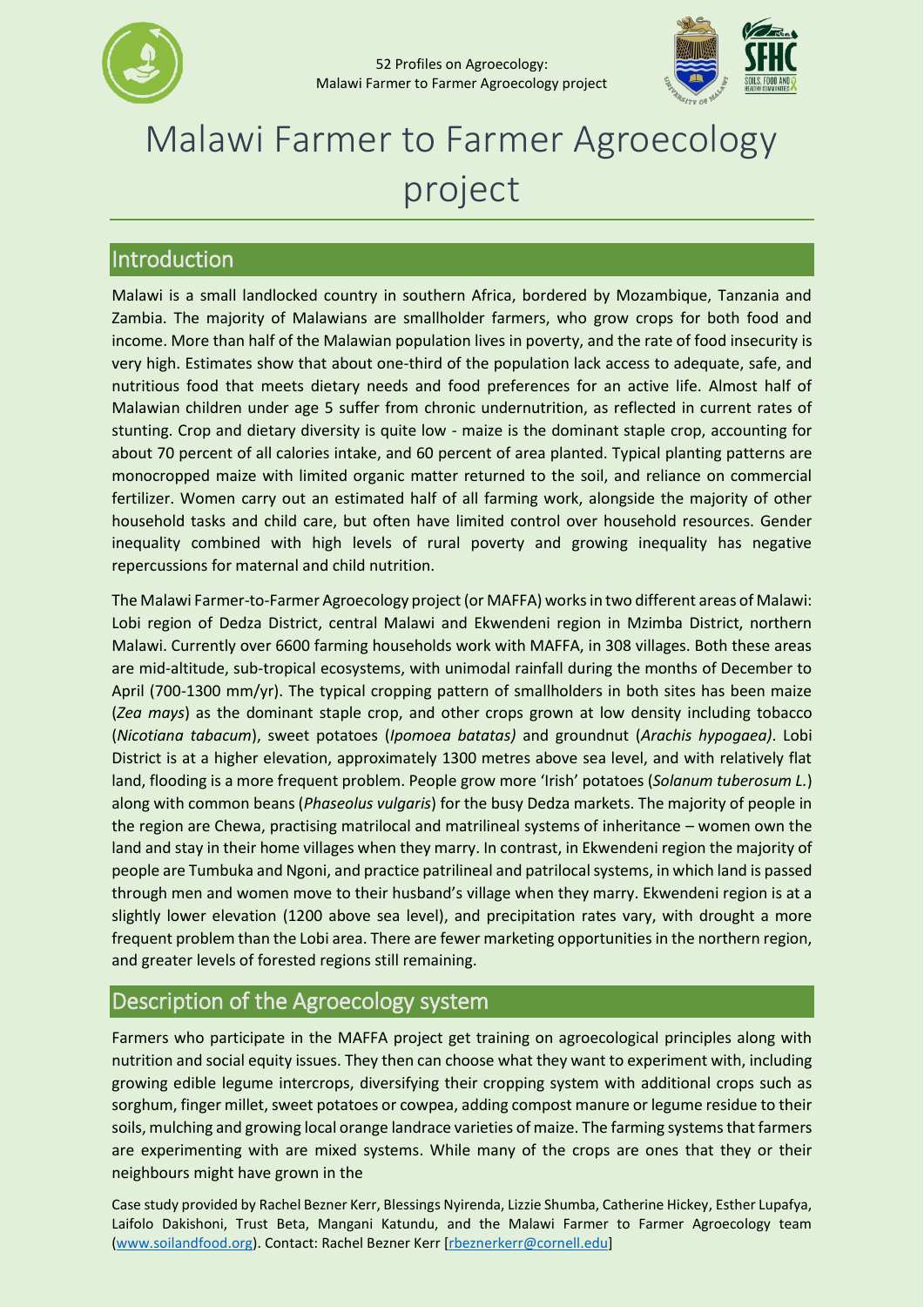



past, some crops would be ones that they have never been exposed to, because there has been a significant decline in crop diversity across the country. Some of the crops are indigenous, such as finger millet and sorghum, but were widely discouraged by previous governments. Sorghum and finger millet are indigenous grains that can be substituted for maize, the main staple in Malawian diets. These two crops are drought tolerant and can be used to make a range of food types, including breads, sweet beer and popcorn. Landrace varieties of orange maize, known as *Mtinkinya*, provide a source of vitamin A, an essential nutrient for human nutrition. They are harvested earlier than other maize varieties, and are relatively drought tolerant, thereby reducing risk of crop failure. Other crops, such as sweet potatoes, are not indigenous, but have multiple benefits, such as soil cover, a source of both leafy greens and tubers, and early harvest, thereby spreading out the harvest period and increasing food security for households.



**Figure 1. Bettina working on the recently made compost manure so that it spreads well. March 2016. Photo credit: B. Nyirenda.**

Some farmers are making compost, using a combination of animal manures, grasses, and legume residue. They make the compost during the dry season and incorporate it into their fields before planting. There are several different types of compost, some of which decompose very quickly, others of which take a longer period. Some people dig pits or build compost heaps in their fields, while others construct compost bins or build compost heaps at their homesteads.

Another way that farmers are improving their soil fertility is through growing legumes, either as sole or intercrops. These legumes include pigeonpea, a semi-perennial shrub that produces an edible pea, along with firewood, and has deep roots that draw nutrients from deeper in the soil. Other legumes include groundnut (or peanut), common beans, cowpea and soya bean, all annual edible grain legumes. These legumes help to diversify the diet, providing an important source of protein and in the case of peanuts, and soyabean, oil for families. After harvest, the legume residue can be incorporated into the soil,

increasing soil organic matter, which builds both soil fertility and soil structure. This system has been tested extensively by the Soils, Food and Healthy Communities organization, one of the partner organizations involved in MAFFA. Farmers have found that it is effective at increasing maize yields the following growing season, reducing the need for fertilizer application. They also appreciate the edible legumes as delicious foods for their families.

Another type of agroecological practice that farmers are experimenting with is agroforestry, meaning growing different tree species in their cropping fields. These trees, such as *Acacia albida*, *Gliricidia sepium* and *Tephrosia voglii,* provide shade cover to reduce erosion, often attract beneficial insects and improve soil fertility. Tephrosia has the added benefit of providing a natural pesticide that does not kill beneficial insects but is effective with one of the major insect pests of pigeonpea.

These practices are not widely known by local communities, so MAFFA has provided training and support through a farmer-to-farmer educational approach. In each village, participating households are asked to select one man and one woman to be part of the Farmer Research Team, who get additional training and act as mentors and support the experimentation of the broader group. Local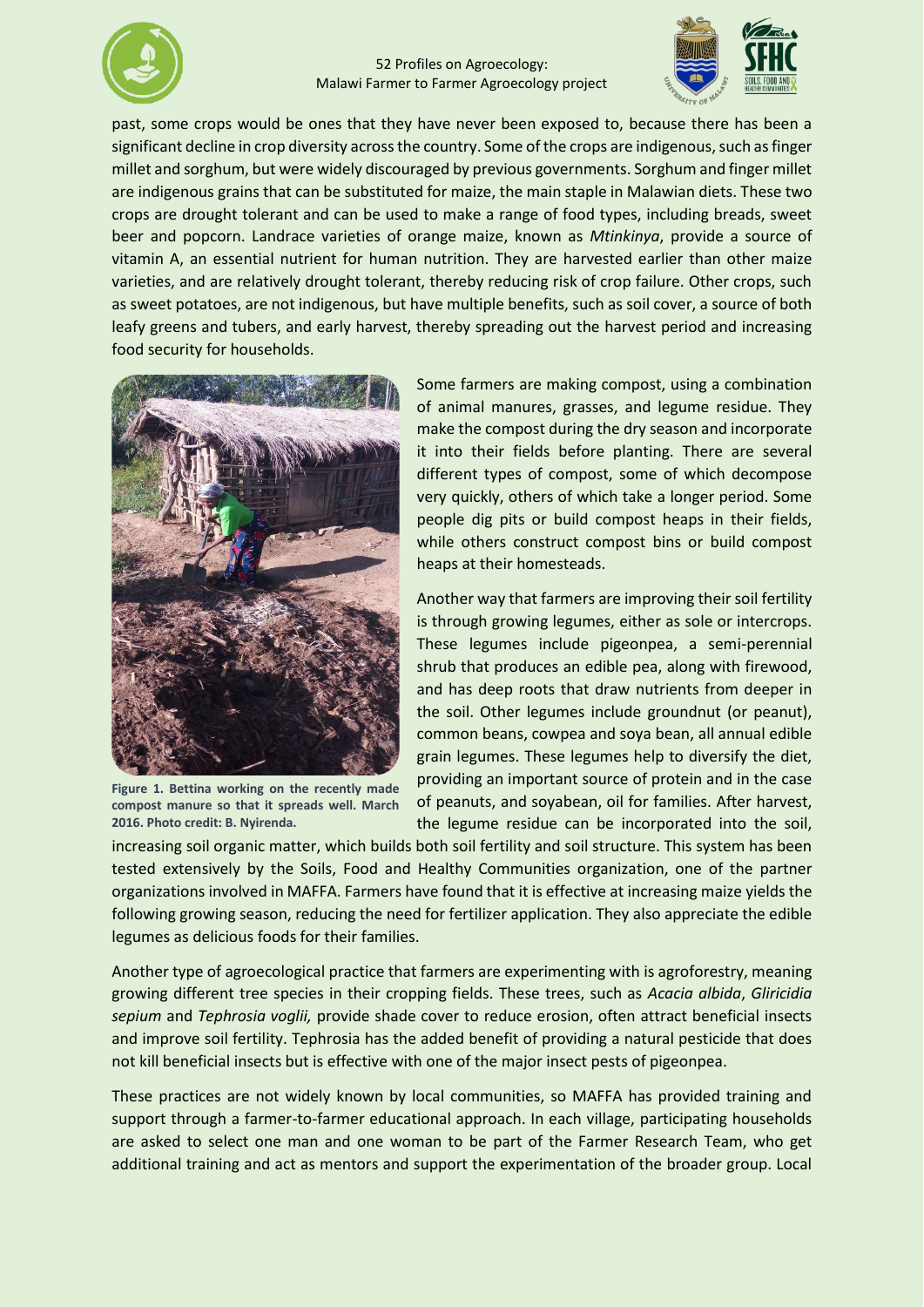



farmer research teams teach farmers organic methods of improving food security, drawing on principles of participation, equity, democracy and social justice. They meet monthly with participating farmers in their villages, and then meet monthly as a team to share ideas and problem-solve. Young people are encouraged to be involved, as are poor households, HIV-affected households and other groups known to be marginalized in communities. Farmer exchanges, field trips and training provide opportunities for farmers to deepen their knowledge of ecological principles, farmer associations and marketing. As this project is aimed at improving food security, nutrition, and more equitable communities, we use a range of educational approaches, including drama, recipe days, and farmer apprenticeships. MAFFA involves a partnership with Soils, Food and Healthy Communities organization, Ekwendeni Hospital, Chancellor College, the University of Malawi, Western University, Cornell University and the University of Manitoba, funded by Global Affairs Canada and the Canadian Food Grains Bank.

Although no one specific reason triggered the start of MAFFA, it built on the Soils, Food and Healthy Communities organization, whose research began due to the rising costs of commercial fertilizer, low crop and dietary diversity, high gender inequality and high levels of child malnutrition, and involved both Cornell University and Western University (see SFHC Agroecology case study here: [http://www.oaklandinstitute.org/legume-](http://www.oaklandinstitute.org/legume-diversification-improve-soil)

[diversification-improve-soil](http://www.oaklandinstitute.org/legume-diversification-improve-soil) and their website: [www.soilandfood.org](http://www.soilandfood.org/)). In addition, earlier work by Chancellor College and the University of Manitoba identified local orange landrace varieties of maize as having potential to



**Figure 2. Tinkani Gondwe and Agnes Shonga standing in their intercropped field of sorghum, maize and pigeonpea. May 2010. Photo: R. Bezner Kerr**

contribute vitamin A in diets, and low vitamin A is a major nutritional issue in Malawi. It was discovered that some farmers had maintained local orange varieties of maize and were willing to share their expertise.

#### Political space

Initially there was limited political support for promoting this kind of system, particularly when the agricultural input subsidy program was first re-introduced. But in recent years there has been increasing support and interest from the Ministry of Agriculture in this approach, at least in terms of improving soil fertility. The Ministry of Agriculture extension staff often participate in MAFFA training and field days, and have invited project staff and farmers to different field days and events that they organize. In addition, we have involved an entomologist from the Department of Agricultural Research Services in training and supporting farmers to do research on ecological pest management strategies. In January 2016, the government endorsed the intercrop combination of pigeonpea and groundnut as an official agricultural technology, which means that government extension officers will be promoting this method. There is also an official policy to promote crop diversification, but this policy receives limited financial support, compared to the input subsidy program, which takes up the majority of the Ministry of Agriculture's budget. Our participatory approach, emphasis on farmer-to-farmer teaching, agroecological principles, the importance of local and indigenous knowledge and efforts to address gender and other social inequalities are not at the time of writing supported by any public policies or programs. The focus of agricultural research and extension has largely been on fertilizer use and